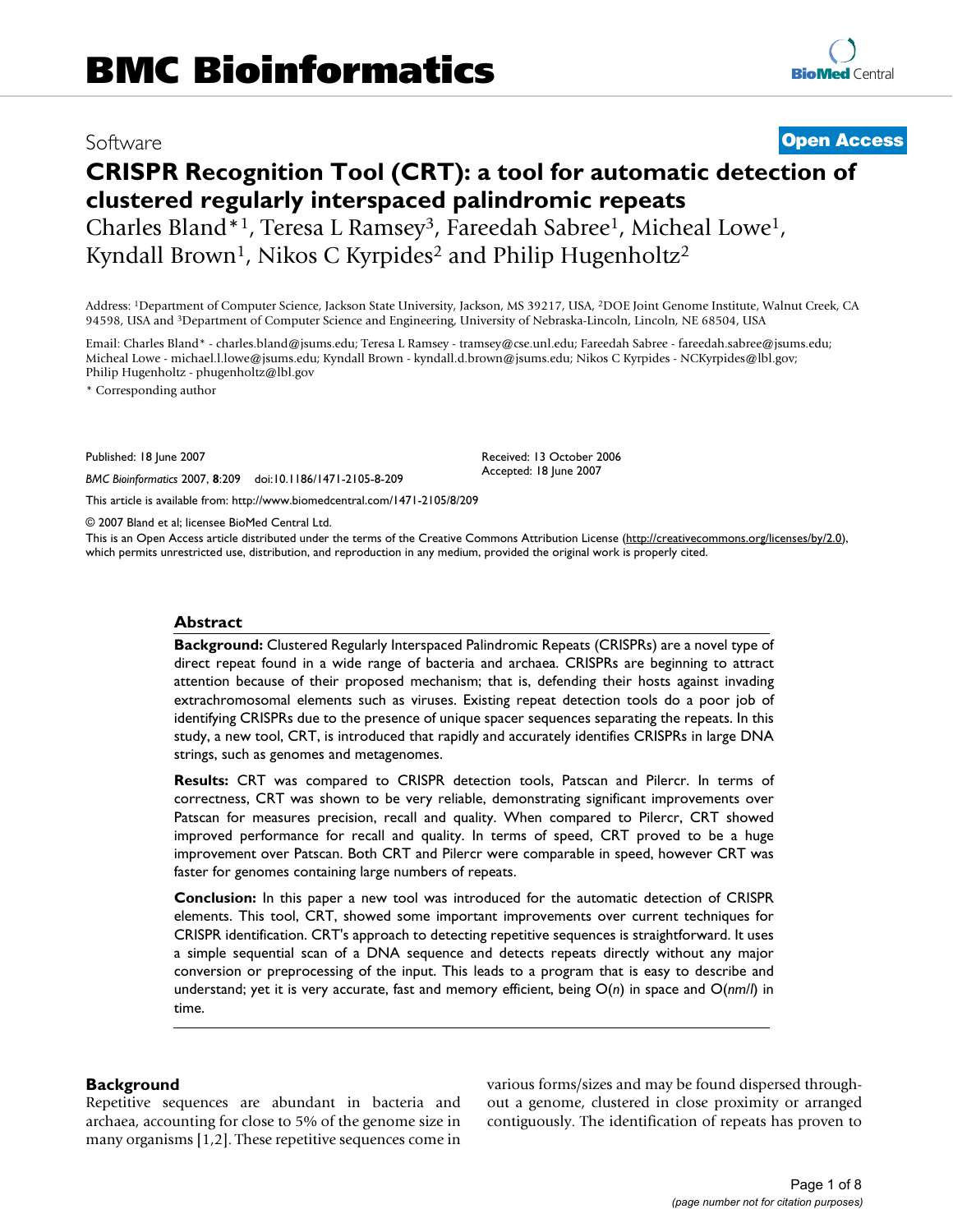be of significance, as they provide insight into the functional and evolutionary roles of various organisms [3-7].

This study centers on a recently recognized family of repeats known as Clustered Regularly Interspaced Palindromic Repeats (CRISPRs). Since their description by Mojica *et al*. [8], CRISPRs have attracted a great deal of interest [9-16]. CRISPRs have been found only in the genomes of prokaryotes and are composed of short direct repeats currently known to range in sizes from 21 – 47 base pairs. This family of repeats is unique in that they are interspaced by non-repeating sequences of similar size. CRISPRs were found in approximately 40% of bacterial genomes investigated [14]. Of those genomes with CRISPRs present, about one half contained multiple CRISPR loci. The average number of repeats per loci was found to be 27, with an average repeat length of 32 base pairs. Although knowledge of the characteristics of CRISPRs continues to grow, their complete function is still not yet known. One recently verified hypothesis, however, is that they defend against invading viruses [16].

Several software applications are available for identifying various forms of repeats. However, because the focus on CRISPR elements is recent, only one CRISPR-specific tool has been published for their automatic detection [17]. Identification based on generic repeat searching applications such as Patscan [18] require considerable manual post-processing. In this study, a new tool for the automatic detection of CRISPR elements is presented. This software program, CRISPR Recognition Tool (CRT), uses a simple sequential search technique that detects repeats directly from a DNA sequence. Unlike most repeat detection techniques, the algorithm presented in this paper does not rely on the use of the suffix tree or alignment matrix as a central data structure. Instead, repeats are discovered directly from the DNA. As a result, this technique is very efficient in terms of memory usage, and it is much easier to understand and implement than most other methods. Despite its simplicity, the presented algorithm is able to achieved impressive execution speed when compared to other repeat detection tools.

#### **Implementation**

CRT's search for CRISPRs is based on finding a series of short exact repeats of length *k* that are separated by a similar distance and then extending these exact *k*-mer matches to the actual repeat length. The value of *k* should be small and less than the length of the shortest repeat to be detected. By making *k* small, string comparison is faster and the likelihood of finding exact matches between approximate repeats is increased. Once actual repeats are found, they are filtered to remove those that do not meet CRISPR specific requirements.

#### *Searching for exact* **k***-mer matches*

The algorithm begins its search for repeats with a left-toright scan of a sequence using a small sliding *search window* of length *k*. The value in the search window represents a candidate repeat, and each time the window reads a new *k*-mer, the algorithm searches forward for exact *k*-mer matches. When searching for each successive match, the search space can be restricted to a small range, called *search range*. Given a *k*-mer that begins at position *i*, any exact *k*-mer match, if one exists, should occur in the range:

$$
[i + minR + minS .. i + maxR + maxS + k]
$$

Here, *minR* and *maxR* refer to the lengths of the smallest and largest repeats to be detected. The lengths of spacers, which are the similarly sized non-repeating regions between repeats, are referred to by *minS* and *maxS* (See Figure 1). Since CRISPRs are to some degree evenly spaced, the distance between the initial repeats can be used to approximate the spacing between subsequent exact *k*-mer matches. Thus the size of the search range can be reduced further, resulting in faster processing time.

The size of the search range has a direct effect on the processing time of the algorithm, with smaller ranges being more desirable. Thus, the algorithm runs fastest when there is little variation between the sizes of the smallest/largest repeats and the smallest/largest spacers.

#### *If exact* **k***-mer matches are found*

The search described above detects a succession of similarly spaced repeats of length *k*. Since these repeats do not represent the true length of the repeating pattern, they must be extended (left and right) to the actual repeat length. Any method for extending repeats must consider that mutations occur in DNA sequences, so, repeats may not be exact. The approach taken is this paper is to read the characters to the left or right of all repeats and compute occurrence percentages for each base, ACGT. If there is a character that has an occurrence percentage greater



#### **Figure 1**

**An occurrence of a CRISPR**. Repetitive sequences are detected by reading a small search window and then scanning ahead for exact *k*-mer matches separated by a similar distance.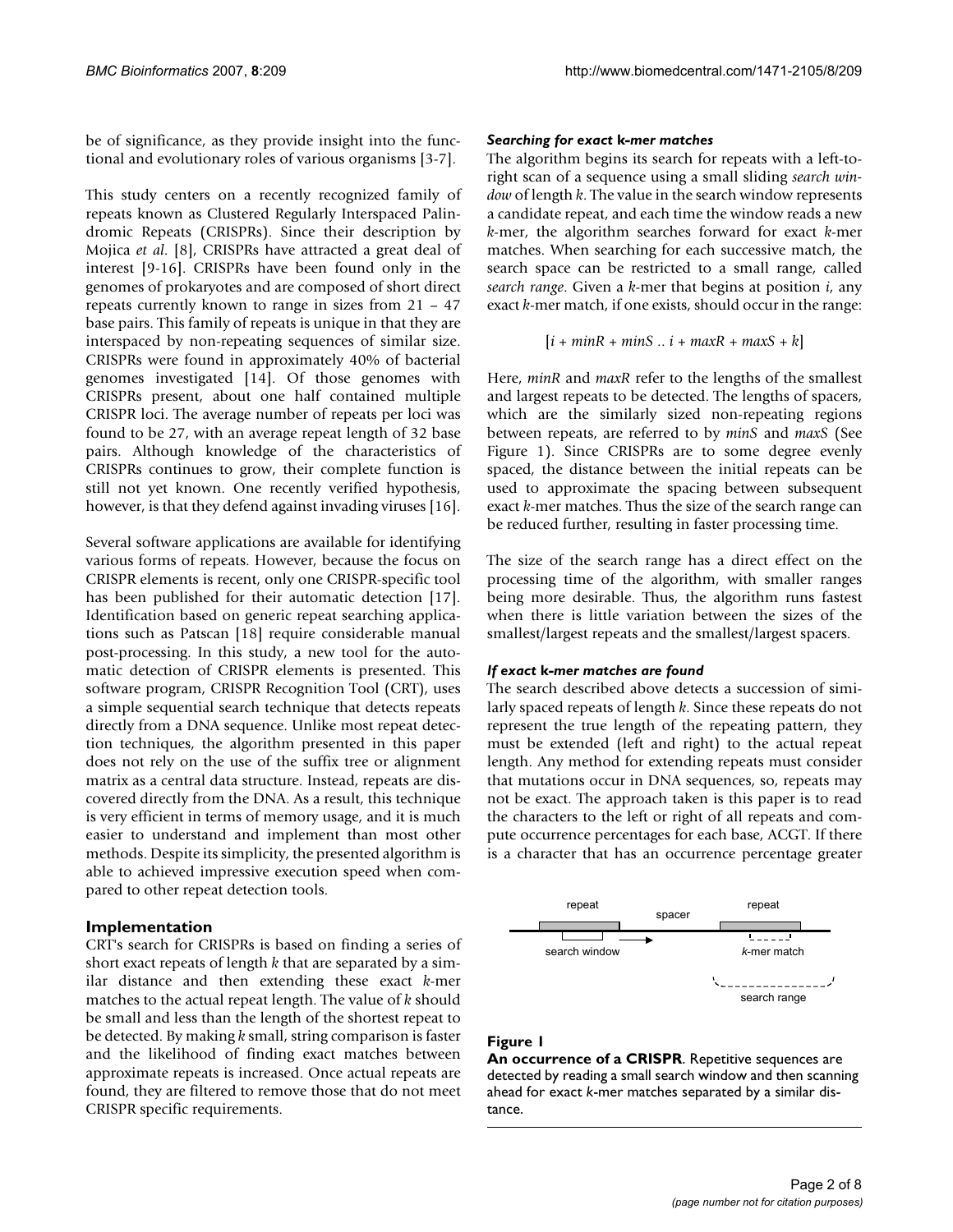than or equal to some preset value, *p*, the repeats are extended. For example, if extending left, a *p* value of 100% extends exact *k*-mer matches to exact (*k*+1)-mer matches only if the character to the left of all repeats within the CRISPR is the same. Thus, for  $p = 100\%$ , exact repeats are detected, while lower values allow for the detection of approximate repeats. This method of extending repeats works well for CRISPRs, give an appropriate value for *p* (CRT uses a default value of 75%).

#### *If no exact* **k***-mer matches are found*

If no exact *k*-mer matches are found, the search window advances forward and the process described above is repeated. The search window can actually advance forward in intervals greater than one without missing any repeats. The size of this interval is one of the major factors contributing to the speed of the presented algorithm.

The key to being able to advance at greater intervals is guaranteeing that the search window will never skip any repetitive sequence during its traversal of the DNA sequence. That is, the interval at which the search window advances must be small enough that the entire window will (at some point) fall entirely within each repeat. The length of this interval is dependent on the size of the search window, *k*, and the length of the smallest repeats to be identified, *minR*. It can be computed as follows.

*interval* = max {*minR* - (2*k* - 1), 1}

Longer repeats produce larger intervals, as do smaller search windows. Larger intervals result in significant improvements in speed because less data is analyzed. For example, for  $minR = 21$  and  $k = 6$ , the search window can skip 10 positions each time it advances. Thus, processing a DNA sequence of length 1,000,000, for the most part, becomes equivalent to processing a sequence of length 1,000,000/10 (or 100,000).

Although smaller search windows improve processing speed, if continuing to reduce their size, the speed of the algorithm may at some point worsen. This is because smaller search windows increase the likelihood of the program finding short repetitive sequences that are not really part of a true CRISPR element, but happen by chance. This will cause the program to spend more time processing repeats that are actually false positives. As an example, for a search window of length  $k = 3$ , there is a  $1/4<sup>3</sup>$  chance that any 3-mer will be a match to the search window. This assumes that all four bases are equally likely to appear at any position.

#### *Filtering*

Many of the candidate CRISPRs found from the process described above will either be contiguous repeats or repeats with incorrect starting and/or ending positions. To remove unwanted repetitive sequences, filters are applied. The first filter checks that the candidate CRISPR is composed of short repeats (between *minR* and *maxR* in length). If that condition is met, the spacers are checked for being non-repeating and similarly sized. Filtering is fast because most repetitive sequences do not make it deep into the process. Also, when testing for similarly sized/non-repeating spacers, it is only necessary to check the first few spacers of the CRISPR.

The final part of program checks the left and right flanks of a CRISPR in case repeats were missed because of too many mismatches. The flank check is less strict than the initial search for repeats in that it does not look for short exact matches. Instead, the discovered repeats within the CRISPR are used for comparison (using hamming distance) to detect any nearby approximate repeats. The flank check is important for two reasons. The likelihood of missing repeats with mismatches increases when advancing the search window in intervals. Furthermore, according to Jansen *et al*. [10], the last or last few repeats of CRISPRs contain mutations in most organisms, and about one-third of CRISPRs have the last repeat truncated.

#### *Time and Space*

The CRT algorithm moves a *search window* through a sequence in intervals, at each step scanning the *search range* for the pattern in the search window. Searching for a pattern in a text can be done using any fast search algorithm. The Boyer-Moore [19] string-matching algorithm is used here. It is linear in time (on average, the algorithm has a sublinear behavior). Thus, the running time of the algorithm for finding CRISPRs as described in this paper is O(*nm*/*l*), where *n* is the length of the DNA sequence, *m* is the length of the search range and *l* is the interval at which the search window advances. (The actual behavior of the algorithm is linear and is supported by empirical evidence in the following section.) The algorithm is also linear in space, since repeats are detected directly from the input sequence with no additional major structures required.

#### **Results**

CRT (version 1.0), Pilercr (version 1.0) [17] and Patscan [18] were compared based on execution speed and ability to correctly identify CRISPRs. Patscan is a generic pattern discovery application that identifies repetitive sequences given a user-specified input pattern. The number of repeats that Patscan detects must be predefined, and the tool has no mechanism for distinguishing repeating and non-repeating regions of CRISPRs. Thus, considerable manual processing of the output is required in order to remove unwanted results and to extend repetitive sequences beyond the fixed size limit set by the input pat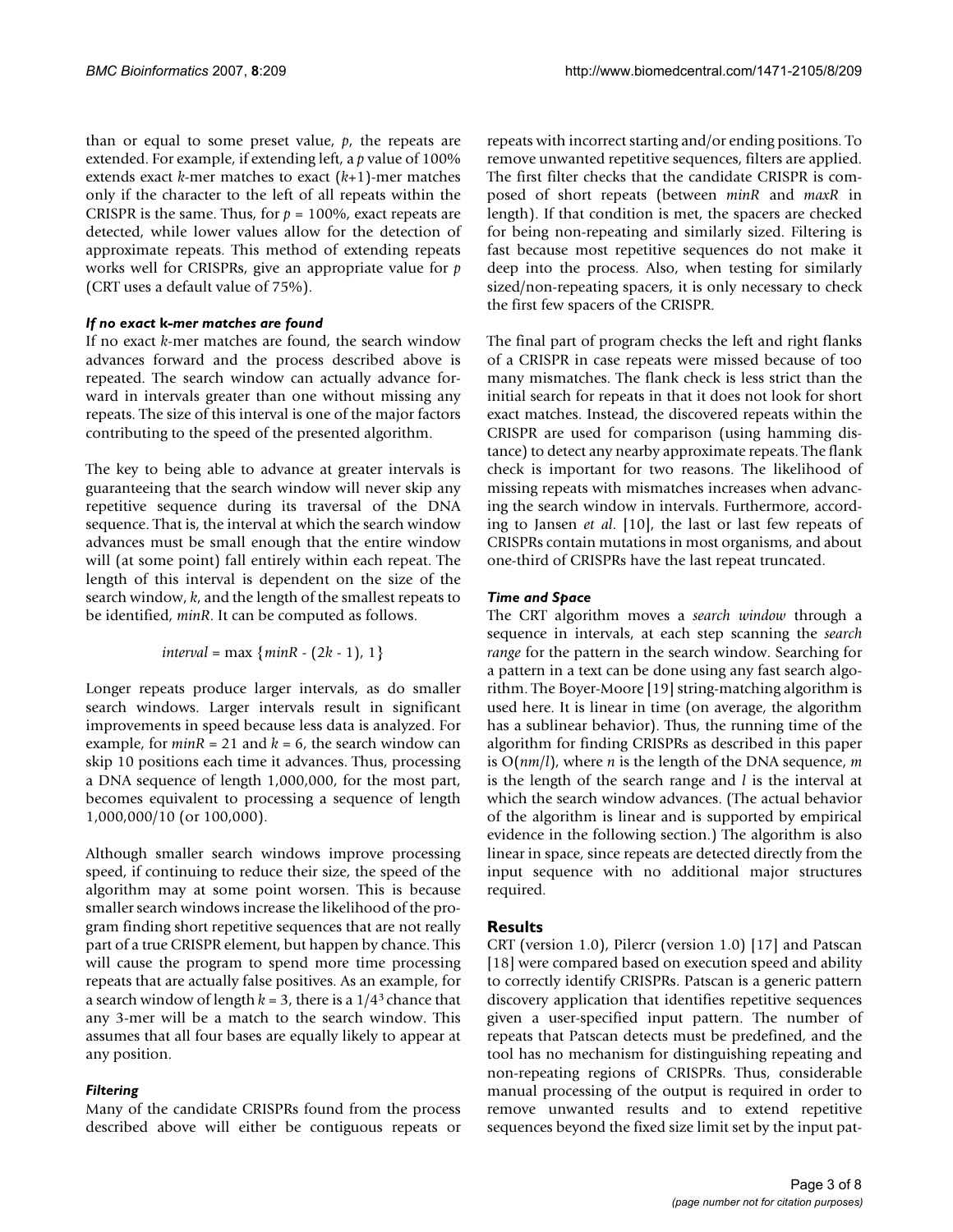tern. Pilercr is a recently developed tool designed specifically for the automatic detection of CRISPR elements. It is based on the Piler [20] program, which utilizes alignment matrices for detecting contiguous repeats.

Both Patscan and Pilercr were implemented in the C programming language. CRT was developed using Java. All tools were tested on finished microbial genomes available in the IMG version 1.5 database [21]. Each was run under Cygwin version 1.5.21 on a PC having the following specifications: Windows XP operation system, Pentium 3.4 GHz processor, 1.0 GB RAM.

#### *Speed Evaluation*

Figures 2, 3 and 4 show the execution times of the three tools. The x-axis contains the accession number for the analyzed organisms followed by their approximate number of base pairs in millions (Mbp). As the number of repeats may affect execution time, only genomes with similar repeats counts were used (between 70 and 80). Figures 2 and 3 are based on a search with repeat size 21 – 37, spacer size 19 – 48, and minimum number of CRISPR repeats 3. CRT required an additional setting for search window length. It was tested for values 6 and 8. Figure 4 shows results when searching for longer repeats of size 19 – 50 and spacer size 19 – 60 (this is beyond the range of any CRISPRs found in any previous work). Patscan is not included in this figure, or any subsequent figures, because it's extended running times flattens the other graph lines, making it difficult to compare the other tools (see Figure 2).

The speed of CRT and Pilercr is very impressive and a huge improvement over the previous technique of CRISPR detection using Patscan, as shown in Figures 2 and 3. CRT achieves the best performance, being able to process a DNA sequence of nearly 6 million bases in about 3 seconds using a search window of size 8, CRT(8), and in about 2 seconds for a search window of size 6, CRT(6).

Figure 4 shows a slight decrease in the performance of CRT as the range in the size of repeats to be detected is increased (see the previous section). The performance of Pilercr, however, appears to be independent of the size range of repeats. For these settings, the speed of CRT(8) and Pilercr are about the same, with CRT(6) performing best.

In the previous example, execution speed was analyzed based on increasing genome size. In Figure 5, speed is analyzed for increasing number of repeats. Only genomes of similar sizes were used (2.7 – 3.8 Mbp). The repeat size is 21 – 37 and spacer size is 19 – 48. The figures show that CRT performs better than Pilercr for larger number of repeats. Like Pilercr, whose speed appears to be independ-



#### Figure 2

**Running time based on genome size, using repeat length 21–37 and spacer length 19–48**. Running times for the three compared search tools, based on genome size (CRT is listed twice, once for windows size 6 and once for window size 8). The y-axis represents time in seconds. The x-axis lists the genome accession numbers, followed by their sizes in million base pairs (Mbp). As the size of the genomes increase, it can be seen that running times of the search tools increase at different rates. Below, the corresponding organism names are given. [IMG:AE015450] Mycoplasma gallisepticum (strain R(low)) [IMG:AE004439] Pasteurella multocida (strain Pm70) [IMG:AE017282] Methylococcus capsulatus (strain Bath/NCIMB 11132) [IMG:AP006627] Bacillus clausii (strain KSM-K16) [IMG:BX470251] Photorhabdus luminescens (subsp. laumondii, strain TT01).

ent of the size range of repeats, CRT's speed is independent of the number of repeats contained in a genome. Actually, CRT improves slightly in processing time as the number of repeats increases. This is because it is able to process sections of a sequence containing repeats very fast, as explained in the previous section.

#### *Retrieval Evaluation*

In order to assist in determining the effectiveness of the three tools in identifying CRISPR elements, three evaluation measures were used: quality, precision and recall.

#### *Quality*

Detected CRISPRs are sometimes inconsistent with their actual form in a sequence. This generally results because DNA repeats are not always exact, and consequently are often difficult to correctly identify. Three common types of inconsistencies were identified in this study. **Type I** inconsistencies occur when a tool reports a CRISPR that is incomplete (that is, the CRISPR does not contain all of the repetitive sequences). **Type II** inconsistencies occur when repeats within a CRISPR do not begin and/or end at the correct position. For example, A CRISPR that actually begins with the sequence GTTTAC may be reported as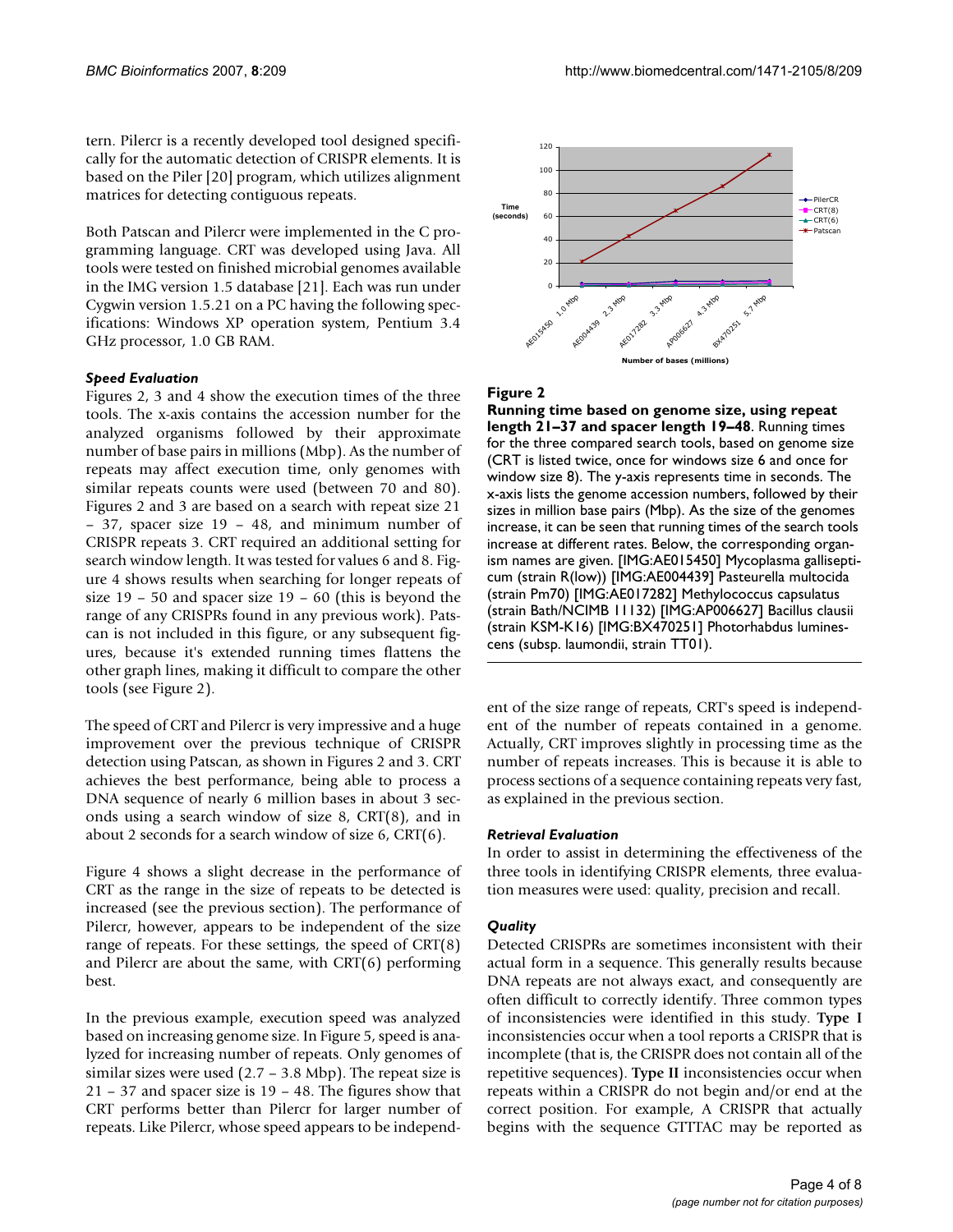

#### **Figure 3**

**Running time based on genome size, excluding Patscan**. Running times for the search tools, excluding Patscan. The parameter values and organisms are the same as that in Figure 2. However, by removing Patscan, a better comparison of the execution speeds of PilerCR and CRT can be achieved.

beginning with TTTAC. In this case, it can be seen that the reporting tool is off by one position. **Type III** inconsistencies occur when a CRISPR is split. For example, a single CRISPR containing 10 repeats may be reported as two CRISPRS, each containing 5 repeats.

Let quality represent the likelihood that a CRISPR reported by a search tool does not contain an inconsistency of Type I, Type II or Type III. Based on this definition, there is no distinction between a CRISPR with one incon-





#### Figure 5

**Running time based on number of repeats, using repeat length 21–37 and spacer length 19–48**. Running times for two of the compared search tools based on number of repeats processed. CRT is listed twice, once for windows size 6 and once for window size 8. The y-axis represents time in seconds. The x-axis lists the genome accession numbers, followed by the number of repeats detected in the genome. As the size of the genomes increase, it can bee seen that running times of the search tools increase at different rates. Below, the corresponding organism names and the number of CRISPR loci are given. All genomes are close in size (2.7 – 3.8 Mbp). [IMG:BA000031] Vibrio parahaemolyticus (serovar O3:K6, strain RIMD 2210633) loci: 0 [IMG:CR628337] Legionella pneumophila (strain Lens) loci: 2 [IMG:AP006840] Symbiobacterium thermophilum (strain IAM 14863/T) loci: 3 [IMG:AE017180] Geobacter sulfurreducens (strain ATCC 51573/PCA) loci: 2 [IMG:AE008691] Thermoanaerobacter tengcongensis (strain MB4/JCM 11007) loci: 3 [IMG:AE006641] Sulfolobus solfataricus P2 loci: 7 [IMG:BA000023] Sulfolobus tokodaii str. 7 DNA loci: 7.

sistency and a CRISPR with three inconsistencies. Given the set of CRISPRs resulting from a search, let *a* be the total number of CRISPRs reported and *b* be the total number of CRISPRs containing at least one inconsistency. Assuming *a* > 0, quality (*q*) for a search tool can be computed as follows.

$$
q = 1 - \frac{b}{a}
$$

#### *Precision and Recall*

Quality alone is insufficient for measuring performance, as it does not consider the cost of failing to retrieve relevant CRISPRs or the cost of mistakenly retrieving instances that are not CRISPRs. For evaluating inconsistencies of these types, precision and recall are used.

> Precision and recall are measures commonly used in the field of information retrieval (IR) when evaluating search algorithms. Their definitions are based on true positives,

#### Figure 4

**Running time based on genome size, using repeat length 19–50 and spacer length is 19–60**. Running times for two of the compared search tools, based on genome size (CRT is listed twice, once for windows size 6 and once for window size 8). This figure is the same as Figure 3, except the ranges of the repeat length and spacer length to be detected are increased.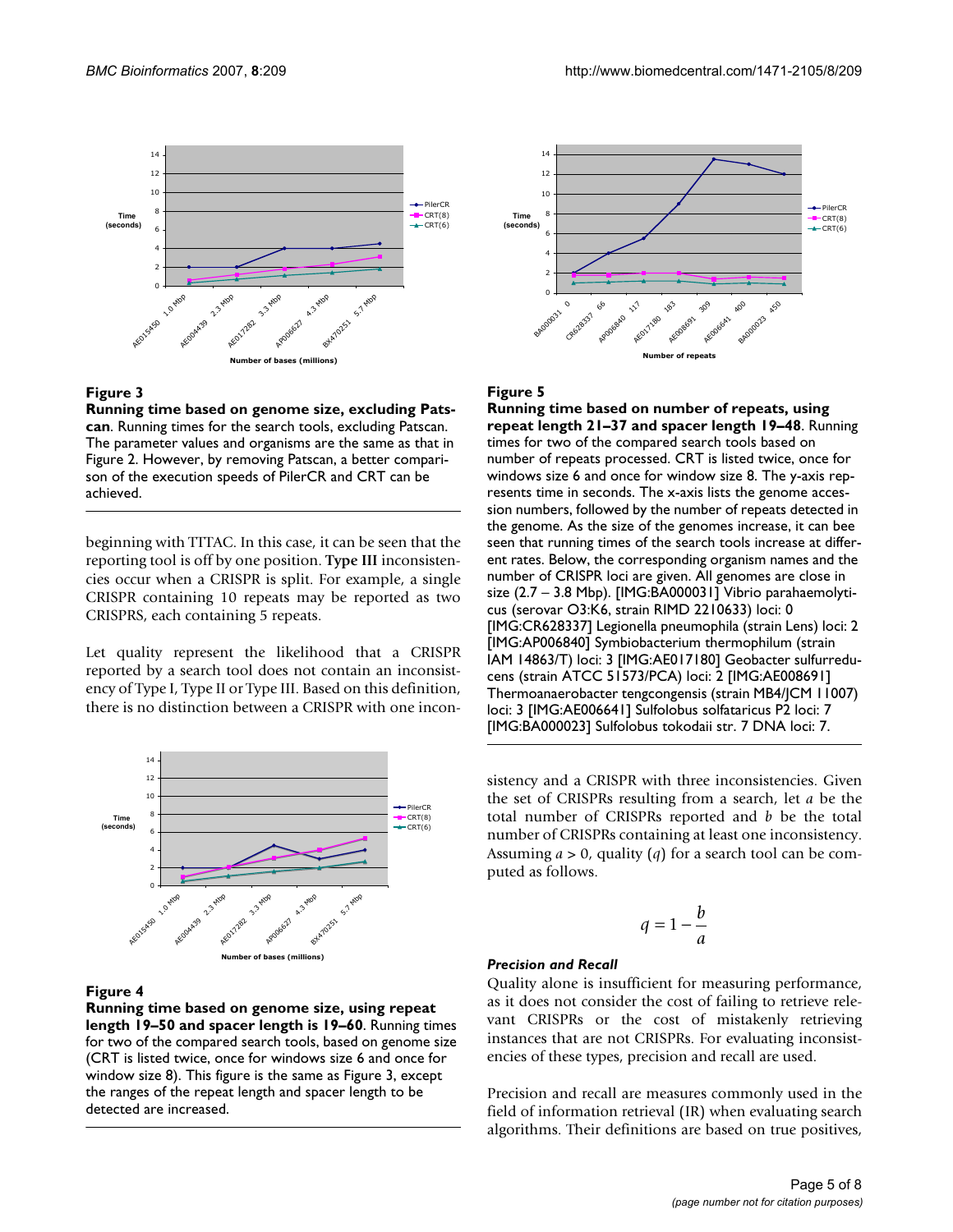false positives and false negatives. The descriptions given here are expressed in terms of the tools evaluated in this study.

True positive (TP): the number of instances retrieved that were CRISPRs, False positive (FP): the number of instances retrieved that were not CRISPRs, False negative (FN): the number of instances not retrieved that were CRISPRs.

Determining FN can be problematic because it requires the total number of CRISPRs in the dataset to be known. As is often done in IR, in this study FN is estimated using the composite result sets from all of the available searches tools.

Using the definitions above, precision (*p*) and recall (*r*) can be computed as follows.

$$
p = \frac{TP}{TP + FP} \quad r = \frac{TP}{TP + FN}
$$

Precision is the ratio of the number of instances correctly identified to all the instances retrieved. Given an instance from the result set, it represents the likelihood of that instance being a CRISPR. Thus, precision can be used to answer the question, "Did the retrieval system identify a lot of junk (or instances that were not CRISPRs)?"

Recall is the ratio of the number of instances correctly identified to the total number of instances that are CRISPRs (whether retrieved or missed). Thus, recall can be used to answer the question, "Were all of the CRISPRs retrieved?"

In [14], Godde and Bickerton documented CRISPRs in 101 species with the use of Patscan. From that set, a random sample of size 27 was selected for comparison with results from CRT and Pilercr (using default parameter settings). Between Patscan, CRT and Pilercr, a total of 83 distinct CRISPRs were identified. Using the collective information, quality, precision and recall were computed for each tool. The results are presented in Table 1 under the heading CRISPRs with Cas genes. Note that precision is not applicable for Patscan, because false positives are removed during manual post-processing. Also, the results for CRT are based on a search window length of 8. A search window length of 6 would produce similar precision/recall results, but would have a slightly lower quality score, because the likelihood of Type III inaccuracies is slightly increased.

The high scores for CRT and Pilercr show that automatic detection of CRISPRs can be very reliable, even more so than with the use of manual post-processing as is done **Table 1: Performance evaluation measures for the examined tools.**

|            | CRISPRs with Cas genes |                  |     | <b>CRISPRs with/without Cas</b><br>genes |           |        |
|------------|------------------------|------------------|-----|------------------------------------------|-----------|--------|
|            | <b>Quality</b>         | Precision Recall |     | <b>Quality</b>                           | Precision | Recall |
| <b>CRT</b> | .95                    | .99              | .99 | .90                                      | .89       |        |
| Pilercr    | .77                    |                  | .95 | .75                                      |           | .86    |
| Patscan    | .74                    | n/a              | .89 |                                          |           |        |

A comparison of the three search tools, based on measures quality, precision and recall. The higher scores for CRT and Pilercr show that automatic detection of CRISPRs can be very reliable, even more so than with the use manual post-processing as is done with Patscan. The results in the left half of the table are for CRISPRs containing Cas genes. Because the authors suspect that CRISPRs with Cas genes have fewer mutations, and are thus easier to detect, a second experiment was performed using randomly selected finished genomes. The results of this second experiment are shown in the right half of the table. As expected, slightly lower scores resulted, and they should better reflect the effectiveness of the tools.

with Patscan. However, it is not clear whether the lower scores for Patscan were mostly from the human involvement in the detection process or from the Patscan algorithm.

The quality score was highest for CRT. The lower score for Patscan was due entirely to Type I inconsistencies. The categories of inconsistencies for Pilercr were evenly spread, with Type I and Type II inconsistencies usually missing by only small amounts. Precision was highest with Pilercr, while CRT had the best recall score. In this application of precision/recall, recall is more significant as it gives an indication of the number of CRISPRs that were missed by a search tool. Although precision is important, a more sensitive tool that detects most CRISPRs but also reports a few repetitive sequences that are not really CRISPRs is more desirable than a less sensitive tool that misses several CRISPRs but reports very few false positives.

As mentioned above, in order to include Patscan in retrieval evaluations, results were used from Godde and Bickerton. However, they reported CRISPRs only for species that had CRISPR-associated (Cas) genes [10]. The authors of this study suspect that CRISPRs with Cas genes may have fewer mutations, thus they are easier for search tools to detect. As a result, the tools have higher evaluation scores. For this reason, a second experiment was undertaken using 80 randomly selected finished genomes from the IMG version 1.5 database. Using CRT and Pilercr, a total of 51 distinct CRISPR elements were identified within the 80 genomes. The evaluation scores are shown in Table 1 under the heading CRISPRs with/without Cas genes. These results should be more reflective of the performance of the tools for a typical search. Almost all measures show a reduction in performance. The most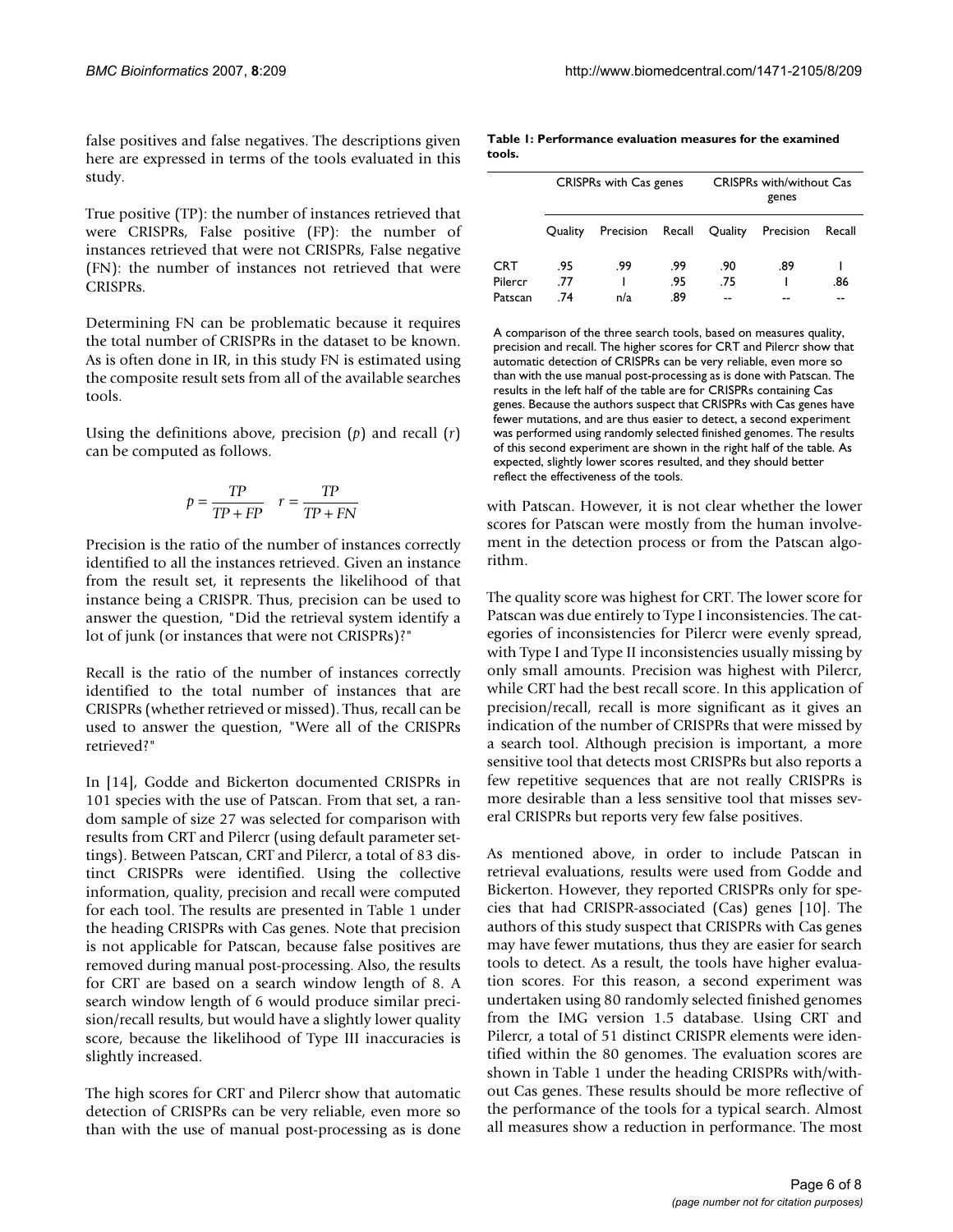noticeable difference is a decrease in precision for CRT and a decrease in recall for Pilercr.

### **Discussion**

The importance of identifying repetitive sequences is clear; however, the considerable size of many genomes makes fast and efficient repeat detection very challenging. Consequently, many detection techniques convert sequences to an alternative representation in an attempt to make analysis more efficient. A frequently used representation is the suffix tree [22]. Here, a DNA sequence is converted into a tree structure containing indices to all suffixes in the original sequence. By traversing the tree, an algorithm is able to find all occurrences of any pattern in time proportional to the size of the pattern. Because of the impressive speed of suffix trees, they have been widely used in DNA repeat detection [23-26]. The increased speed, however, comes at a cost. First, even before the search for repeats can begin, the suffix tree must be constructed from the sequence data. Second, after it is constructed, the tree can consume large amounts of memory.

Another technique frequently used for detecting repeats involves computing alignment matrices from DNA sequences [27,28]. Once implemented, the matrix can be used to find repeated regions in the sequence using one of several algorithms [22,29-31]. These algorithms, however, can be problematic because of extended processing times.

Unlike most repeat detection techniques, the algorithm presented in this paper does not rely on the use of the suffix tree or alignment matrix as a central data structure. No major conversion or preprocessing of the input is required. Instead, repeats are discovered directly from the DNA sequence using a simple left-to-right skip search technique with localized iterative extensions of identified repeat arrays in order to find exact boundaries. As a result, CRT is very efficient in terms of memory usage, at  $O(n)$ , and O(*nm*/*l*) in time. Thus, a standard desktop machine is sufficient for processing large prokaryotic genomes, usually in a matter of seconds.

Future research plans are to modify the presented algorithm so that it is also able to identify contiguous repeats. Because of the nature of the CRT algorithm, the tool would not be practical for detecting very short patterns of sizes 2 – 4 nucleotides, for example. CRT is fastest when identifying longer repeats, and when there is little variation between the sizes of the smallest and largest repeats to be detected. Also, the tool is fast when processing genomes with large numbers of repeats; so, CRT may be useful for detecting contiguous repeats in eukaryotes, which tend to have more repetitive sequences than prokaryotic genomics.

#### **Conclusion**

In this paper a new tool was introduced for the automatic detection of CRISPR elements. This tool, CRT, was shown to be a significant improvement over the current technique for CRISPR identification using Patscan. CRT's approach detects repeats directly from a DNA sequence. This leads to a program that is easy to describe and understand, yet it is very fast and memory efficient. In terms of retrieval performance, CRT was shown to be very reliable in detecting CRISPRs, based on measures quality, precision and recall. For performance measures tested, CRT outperformed Patscan in all cases. Additionally, when compared to a recently developed CRISPR detection program, Pilercr, CRT showed improved performance under some important conditions. However, using CRT and Pilercr for detecting CRISPRs is recommended, as both are fast and have complementary strengths for precision and recall.

#### **Availability and requirements**

Project name: CRISPR Recognition Tool (CRT)

Project home page:<http://www.room220.com/crt>

Operating system(s): Platform independent

Programming language: Java

#### **Authors' contributions**

CB implemented CRT and wrote the manuscript. NCK and PH guided the research and revised the manuscript. FS, TLR, ML and KDB participated in background research, data collection and tool comparison.

#### **Acknowledgements**

This work was performed under the auspices of the US Department of Energy's Office of Science, Biological and Environmental Research Program, and by the University of California, Lawrence Livermore National Laboratory under Contract No. W-7405-Eng-48, Lawrence Berkeley National Laboratory under contract No. DE-AC02-05CH11231 and Los Alamos National Laboratory under contract No. W-7405-ENG-36. Also, Lawrence Berkeley National Lab's CSEE and Jackson State University's LSMAMP programs are kindly acknowledged for their support.

#### **References**

- 1. Ussery DW, Binnewies TT, Gouveia-Oliveira R, Jarmer H, Hallin PF: **[Genome Update: DNA repeats in bacterial genomes.](http://www.ncbi.nlm.nih.gov/entrez/query.fcgi?cmd=Retrieve&db=PubMed&dopt=Abstract&list_uids=15528640)** *Microbiology* 2004, **150:**3519-3521.
- 2. Hofnung M, Shapiro J: *Research in Microbiology (special November-December double issue on bacterial repeats)* 1999:150.
- 3. Achaz G, Coissac E, Netter P, Rocha EP: **[Associations between](http://www.ncbi.nlm.nih.gov/entrez/query.fcgi?cmd=Retrieve&db=PubMed&dopt=Abstract&list_uids=12930739) [inverted repeats and the structural evolution of bacterial](http://www.ncbi.nlm.nih.gov/entrez/query.fcgi?cmd=Retrieve&db=PubMed&dopt=Abstract&list_uids=12930739) [genomes.](http://www.ncbi.nlm.nih.gov/entrez/query.fcgi?cmd=Retrieve&db=PubMed&dopt=Abstract&list_uids=12930739)** *Genetics* 2003, **164(4):**1279-1289.
- 4. Rocha EPC, Danchin A, Viari A: **Functional and evolutionary roles of long repeats in prokaryotes.** *Research in Microbiology [Res. Microbiol.]* 1999, **150(9–10):**725-733.
- 5. Shapiro JA, von Sternberg R: **Why repetitive DNA is essential to genome function.** *Biological Review* 2005, **80(2):**227-250.
- 6. van Belkum A: **[Short sequence repeats in microbial pathogen](http://www.ncbi.nlm.nih.gov/entrez/query.fcgi?cmd=Retrieve&db=PubMed&dopt=Abstract&list_uids=11212332)[esis and evolution.](http://www.ncbi.nlm.nih.gov/entrez/query.fcgi?cmd=Retrieve&db=PubMed&dopt=Abstract&list_uids=11212332)** *Cell Mol Life Sci* **56(9–10):**729-34. 1999, Nov 30;